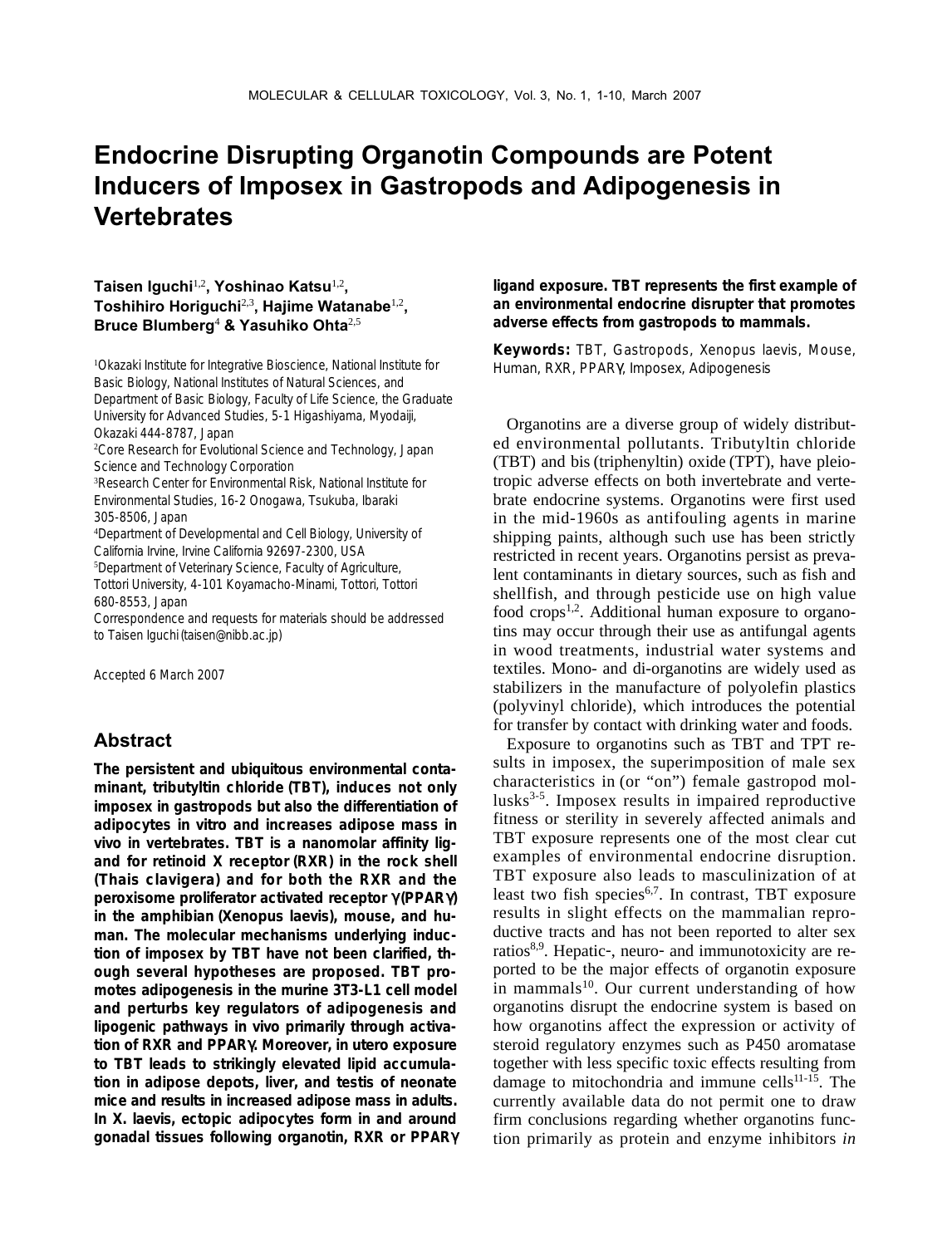*vivo*, or instead regulate gene expression in a more direct manner. In this review, current possible hypotheses of imposex induction by organotin compounds and newly identified molecular mechanism of adipogenesis induced by organotins are summarized.

#### **Possible Mechanisms in Induction of Imposex by Organotins in Snails**

Approximately 150 gastropod species worldwide (including the rock shell) and 39 gastropod species in Japan, were reported to show imposex caused by organotins5,16,17. Gastropod imposex was induced by very low concentrations of TBT and/or TPT18-26. In severely affected stages of imposex, reproductive failure resulting from either oviduct blockage by vas deferens formation or ovarian spermatogenesis leads to population declines and mass extinction $4,5,22,27$ . Imposex in gastropods is also thought to be a clear manifestation of endocrine disruption in wildlife<sup>27</sup>.

To date, five possible mechanisms concerning imposex induction in gastropods have been proposed: 1) increased androgen levels caused by aromatase inhibition by TBT in the dog-whelk (*Nucella lapillus*) 28-30; 2) inhibition of the excretion of sulfate conjugates of androgens by TBT in *Littorina littorea*<sup>31</sup>; 3) disturbance of the release of penis morphogenetic/retrogressive factor from pedal/cerebropleural ganglia by TBT in the sting winkle (*Ocenebra erinacea*) 32; 4) increase in the neuropeptide APGWamide level caused by TBT in the mud snail (*Ilyanassa obsoleta*) 33,34; 5) activation of retinoid 'X' receptor (RXR) by TBT induced penis morphogenesis and promoted the development in the rock shell (*T. clavigera*) 35. These studies were conducted using different species of gastropods; therefore, it may not be possible to derive a common mechanism for the induction of imposex.

#### **Effects of Androgen and Aromatase Inhibitor on the Imposex Development**

The proposed mechanism of imposex induction by organotins has been critically reviewed by Horiguchi17. No clear correlation has been demonstrated among aromatase inhibition, androgen increase and penis growth to support the aromatase inhibition hypothesis. There is no evidence supporting the presence of either the aromatase gene or the androgen receptor (AR) in gastropods, further calling this model into question. Perhaps the most decisive evidence comes from our studies, which showed that direct injection of androgen into female rock shells did not induce imposex.

We injected live rock shells (*T. clavigera*) collected at Hiraiso (known as a less polluted site by TBT and TPT), Japan with the aromatase  $(P450<sub>Arom</sub>)$  inhibitor fadrozole (Fad) and testosterone (T) as well as a positive control triphenyltin chloride (TPTCl). After 1 month, the animals were examined for imposex $24$ . The positive control, TPTCl, clearly promoted the development of imposex (Table 1). Fad seemed to have significantly affected penis length, but the penis length was very small and the variance was large. No significant effects of Fad on the development of imposex or the VDS index in the rock shell were observed (Table 1). No significant effect was noted for the combined effect of Fad and T for the development of imposex in the rock shell, based on the incidence of imposex, penis length and VDS index after a month of injections (Table 1). Moreover, Fad (0.3 mg/L) and Fad  $(0.3 \text{ mg/L}) + T(0.1, 1, \text{ and } 10 \text{ µg/L})$  in 3-month flow-through exposure experiments did not significantly promote imposex symptoms in the rock shell (Sugimoto, Horiguchi, Shiraishi, Morita, Takahashi & Miura, unpublished data). Taken together, these results suggest that any expected increase in androgen levels due to inhibition of a postulated  $P450<sub>Arom</sub>$  cannot be a primary factor in the development of gastropod imposex.

The androgen excretion hypothesis is also based on the idea that penis is induced by androgen. However, there is no clear evidence showing androgen induction of penis in gastropods. The penis morphogenetic hypothesis is based on results showing toxic effects of organotins on isolated nervous systems of penisforming area. No clear evidence of the penis morpho-

**Table 1.** Imposex incidence, penis length, and vas deferens sequence (VDS) index (mean $\pm$ standard deviation) in female rock shells 1 month after injection.

|                   | Ethanol<br>(negative control) | Fadrozole      | Fadrozole+<br>testosterone | <b>TPTC1</b>       |
|-------------------|-------------------------------|----------------|----------------------------|--------------------|
| Incidence $(\% )$ |                               |                | 20                         | $100**$            |
| Penis length (mm) | $0.02 + 0.10$                 | $0.12 + 0.19*$ |                            | $3.10 + 3.57***$   |
| VDS index         | $0.20 \pm 0.52$               | $0.70 + 1.03$  | $0.20 + 0.41$              | $2.80 \pm 1.51***$ |

\**P*⁄0.05 ; \*\**P*⁄0.01 ; \*\*\**P*⁄0.001 (χ<sup>2</sup> analysis for the incidence of imposex, and ANOVA for penis length and VDS index) The amount of injected test solution was calculated, based on estimated (nominal) tissue concentrations, as  $5$ , 0.1, and  $1 \mu g/g$  wet tissue for Fad, T, and TPTCl, respectively. After injection of the test solution ( $n=20$  females per group; once or twice injections per solution), each group was kept in a 2-L glass beaker with flow-through artificial seawater (10 L/day) and live mussels as food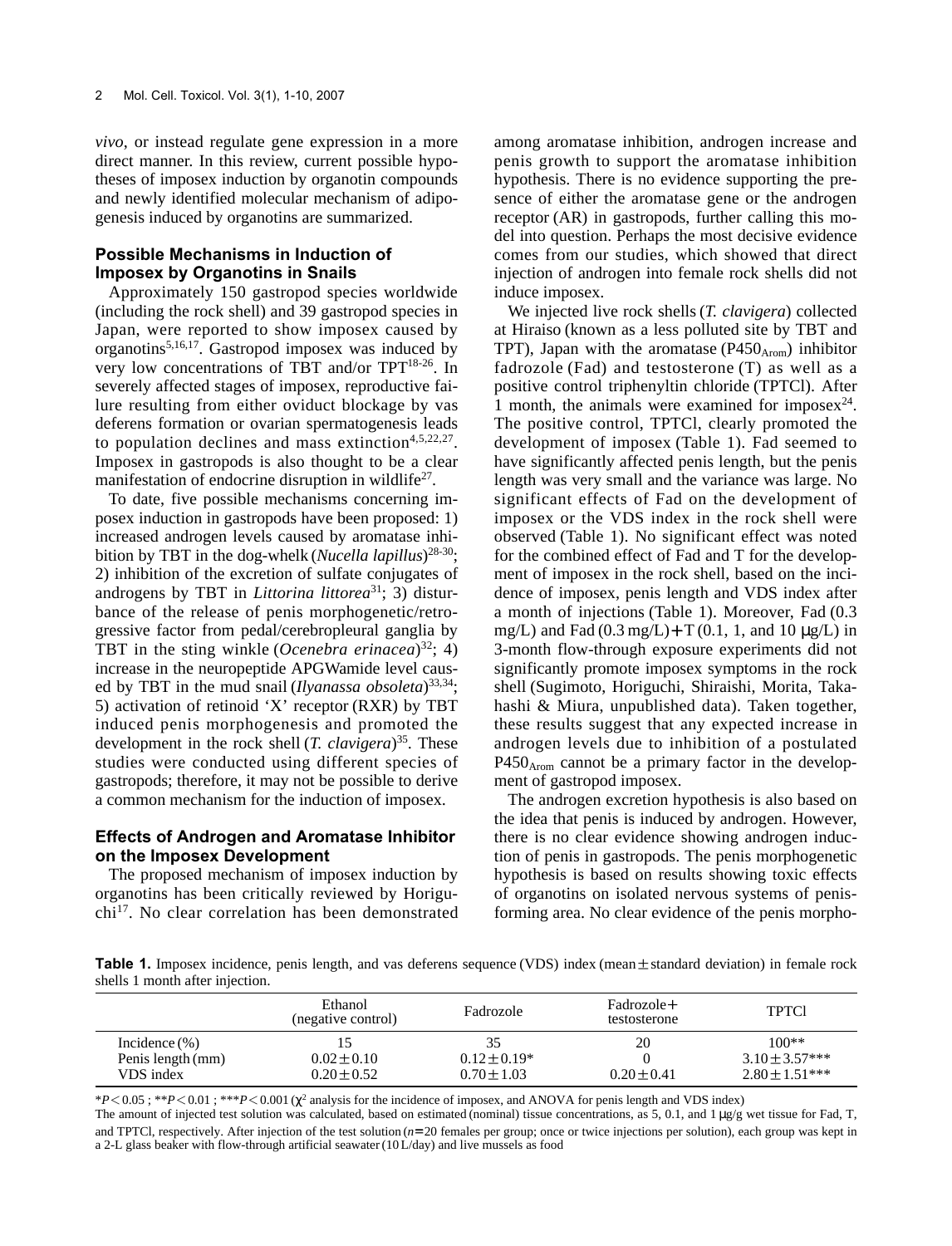genetic factor has been demonstrated. Moreover, the reported penis inducing activity of the APGWamide neuropeptide was not strong enough to support this hypothesis $17$ .

In contrast to the studies regarding androgen synthesis, both TBT and TPT activated the rock shell RXR *in vitro* and natural ligand of RXR, 9-*cis* retinoic acid (RA) induced the development of imposex (penis formation and growth) in the female rock shells *in vivo*, supporting the RXR hypothesis. To date, this is the most realistic hypothesis for the molecular mechanism of imposex induced by organotins. However, detailed experiments will be needed in the future to provide *in vivo* evidence linking RXR activation to penis formation. It will also be necessary to demonstrate which pathways downstream of RXR are required for penis morphogenesis. It should be noted that RXR is required as an obligate heterodimeric partner for other nuclear receptors, both in vertebrates and invertebrates. Therefore, one cannot currently exclude the possibility that imposex might be induced through one or more RXR partners.

#### **Testosterone is Converted to 17**β**-estradiol in Rock Shell Gonad Extracts**

The model that TBT inhibits aromatase to increase T while decreasing 17β-estradiol (E2) requires the presence of an aromatase activity. Since no convincing evidence was available regarding aromatase in the rock shell, we undertook to measure the conver-



**Figure 1.** Testosterone (T) is converted to 17β-estradiol (E2) in the extract of the rock shell gonad/digestive gland complex. The rock shell gonad/digestive gland complex were extracted and incubated with T. After incubation, the samples were extracted twice with diethyl ether and evaporated by vacuum centrifugation. E2 in this extract was measured with an Estradiol-17β Enzyme Immunoassay kit (Cayman Chemical, Ann Arbor, MI) according to the manufacturer's instructions.

sion of testosterone to E2 in the rock shell gonad/ digestive gland complex extracts. We found that the gonad extract was able to convert a small amount of testosterone to E2 (Figure 1). This result provides biochemical evidence that the rock shell gonad/digestive gland complex contains a functional aromatase activity that catalyzes production of estrogen from testosterone *in vitro*. However, it should be noted that the production of E2 was relatively low level, compared with that catalyzed by the cloned aromatase from Nile Tilapia (*Oreochromis niloticus*)36. This raises the possibility that the rock shell activity may not be a bona fide aromatase, but rather a secondary activity of another enzyme. Further studies, including the cloning of rock shell aromatase and a detailed examination of rock shell steroid levels will be required to clarify this issue.

#### **Rock Shell ER-like Protein cDNA**

Recently, Kajiwara *et al*. <sup>37</sup> cloned a gene encoding a rock shell estrogen receptor (ER)-like protein. We independently cloned an ER-like sequence from the rock shell (Figure 2). Using the nomenclature of Krust *et al*. 38, the rock shell ER-like protein sequence can be divided into five domains, the N-terminal region, DNA binding domain (DBD), hinge, ligand binding domain (LBD) and C-terminal extension, based on its sequence similarity to other steroid hormone receptors. In the DBD, the rock shell ER-like protein has the highest protein sequence identity to the aplysia (*Aplysia californica*) ER (93%), octopus (*Octopus vulgaris*) ER (93%), human ER (89%), chicken ER (89%), alligator (*Alligator mississippiensis*) ER (89%), *Xenopus* ER (87%) and medaka (*Oryzias latipes*) ER (86%), and much lower similarity to other steroid receptors, human AR (59%), human progesterone receptor (56%), human glucocorticoid receptor (57%) and human mineralocorticoid receptor (57%). In addition, in the P-box of the DBD, a highly conserved motif for DNA recogni- $\frac{1}{39,40}$ , the rock shell protein has the signature sequence of ER, but not other receptors (Figure 2).

#### **Transactivation of the Rock Shell ER-like Protein**

We employed several molecular assays to determine the function of the rock shell ER-like protein. Since the sea hare ER and octopus ER are ligandindependent for transactivation in reporter gene assays, we first tested whether the transactivation of the rock shell ER is ligand-depend or ligand-independent. We prepared a fusion construct of the GAL4- DBD with the rock shell ER-like protein, including C, D, E and F domains, and expressed it in CHO-K1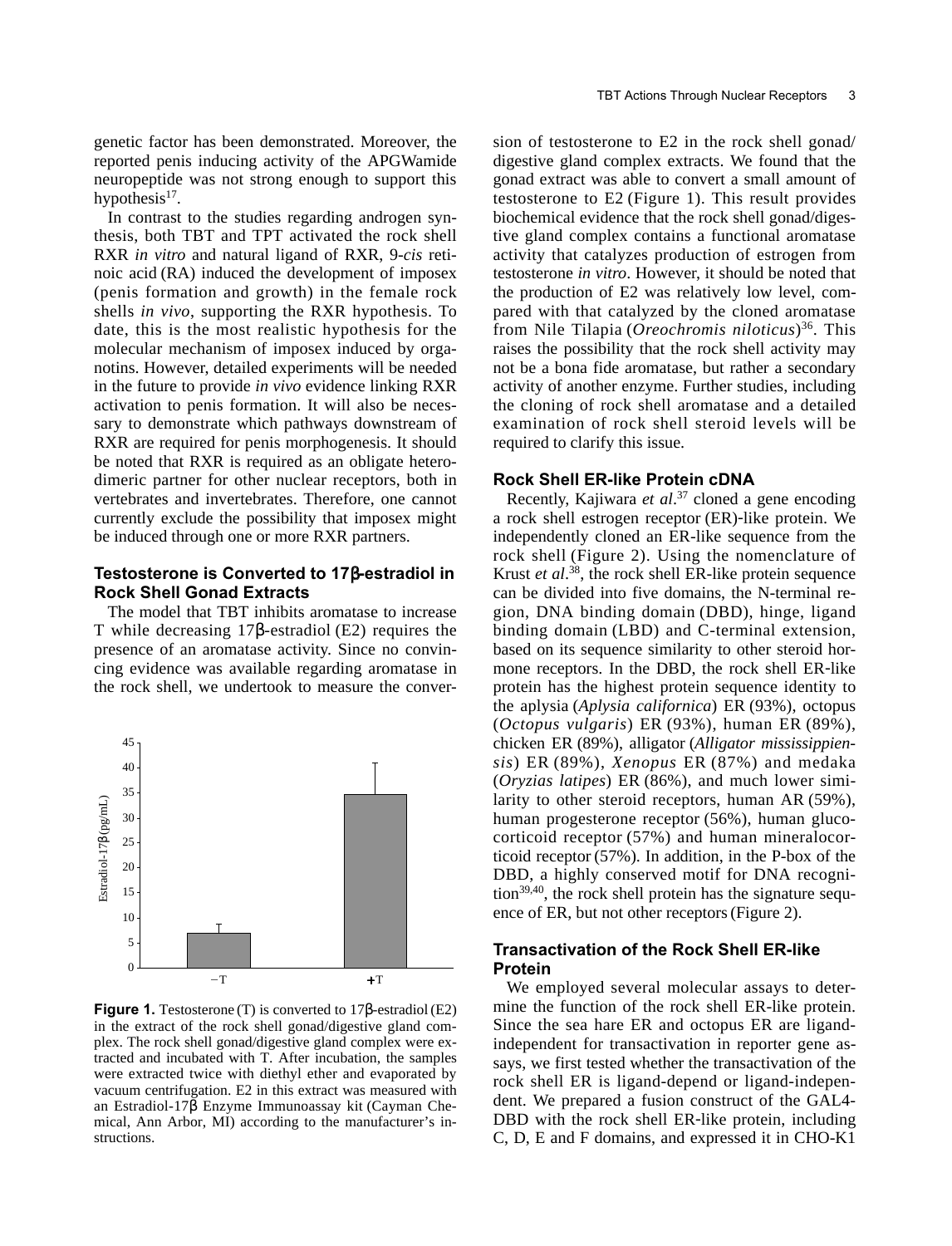#### 4 Mol. Cell. Toxicol. Vol. 3(1), 1-10, 2007

| (A)                                                                                                 | P-box<br>DRD                                                                                                                                                                                                                                                                                                                                                                                                                                                                                                                                                     |
|-----------------------------------------------------------------------------------------------------|------------------------------------------------------------------------------------------------------------------------------------------------------------------------------------------------------------------------------------------------------------------------------------------------------------------------------------------------------------------------------------------------------------------------------------------------------------------------------------------------------------------------------------------------------------------|
| Rockshell                                                                                           | OUVERBRASSFRYGVWSCEGOSCAFFRSHIPOGFVDYHCEAZENRCYHDRERKSCOACELINGYWVGMORKERKEGREGEGESETT                                                                                                                                                                                                                                                                                                                                                                                                                                                                           |
| Aplysia                                                                                             | COVESINASGERYGWYSCEGOKAFFKRSIQGEVINYICPATRY/CTIDHHRRKSCQACRLRRCYEVGA(RKSORKEHHNSGY/183LH)-                                                                                                                                                                                                                                                                                                                                                                                                                                                                       |
| <b>Octopus</b>                                                                                      | COVOCINASSERYSWSCESCSAFFKRSIQSPVDYVCPATNECTIDEERRKSCQACRLRKOYEVSM(RKEQRKENDEESIQTEVE-                                                                                                                                                                                                                                                                                                                                                                                                                                                                            |
| <b>Human</b>                                                                                        | CAVERDTASGYHYGVWSCRGCJAFFKIISIQGIDIDYMCPATNQCTIDRISHKSCQACHLBREYEVGMORETSKIMUGESHMLNINDO--- h                                                                                                                                                                                                                                                                                                                                                                                                                                                                    |
| Chicken.                                                                                            | CANCHDTASGYHYGWWSCEGCSGAFFKBSIQGHNDYMCPATNOCTIDHNRRKSCQACRLBKCYEWDOBROITRKTHRGGEHMORRO--- R                                                                                                                                                                                                                                                                                                                                                                                                                                                                      |
| Alligator                                                                                           | CAVERITASOVHYOVWSCEGCSAFFKRSIQGRIDYMCPATNOCYIDRIBRKSCQACRLRKCYEVGHHRGIBRGFRAGRIDO -- R                                                                                                                                                                                                                                                                                                                                                                                                                                                                           |
| Xenopus                                                                                             | CAVESDIASCHEGAWSCEGOKAFFIGESIQGHHDVHCFATNOCTIDHHDGGQACRLINGTEWGHHDGE ERKERRGGRHLHHRQ-                                                                                                                                                                                                                                                                                                                                                                                                                                                                            |
| Medaka                                                                                              | CAVCSDYASSYHTOVWSCEGGKAFFKRSIQGHMDYMCRATNCCTIDHMRKSCQACKLRKCYEVGM4KGMVRKCHIRILARDKRRTOVMD                                                                                                                                                                                                                                                                                                                                                                                                                                                                        |
| Rockshell                                                                                           | NECKCRADSTOAVMSTSGAGASKSMOS&OVAS-ILEALOKADLPVLKSYHMSDOPLDRVELLMYLING.ADRELWYLINKA                                                                                                                                                                                                                                                                                                                                                                                                                                                                                |
| Aplysia                                                                                             | HRCRADSSDSAVNSTHÖKMASSSKSSKRÆRSAS-ILEALOKADLFVMDSYHNENLFAVELLMYLTKLADRELVYLTKMA                                                                                                                                                                                                                                                                                                                                                                                                                                                                                  |
| Octopiis                                                                                            | REEADE SINTVMSTEGNQPAKSQSLARDES-LVKKLSKNDSAVPRORLMPSTPLTNNTTLOLLTOKADKTLVOLTMVA                                                                                                                                                                                                                                                                                                                                                                                                                                                                                  |
| <b>Human</b>                                                                                        | IDGEGRGEVGGAGZMRAANLMPSPLHIHRSPONSLALSLYMIXMVSALLDAEPPILYSEYDPTRPFSEASMMGLLTHLADRELVHHIDMA                                                                                                                                                                                                                                                                                                                                                                                                                                                                       |
| Chicken                                                                                             | EEODSPNGEASSTELRAPTLMTSPLVVNHINNESPAL&LTAEONVSALLEAEPPTVYSEYDHNRPFNEASHMYLLTNLADRELVHHIDMA                                                                                                                                                                                                                                                                                                                                                                                                                                                                       |
| Alligator                                                                                           |                                                                                                                                                                                                                                                                                                                                                                                                                                                                                                                                                                  |
| Kenopus                                                                                             | EEQEDRED-VDPSEERTASIMWFSVRS--NKLSPVL#LTABQLI SALNEAKPFLVYSEHDSTYPLSEASPETLLTNLADKHLVHHDMA                                                                                                                                                                                                                                                                                                                                                                                                                                                                        |
| Medaka                                                                                              | GDKVVKOOEHKTVHTDGKKRSSTOGGGGGGGGKLSVTSIRESOVLLLLQGAEPPILCSRQKLSRPTTEVTHHTLLTSNADKKLVHHLUWA                                                                                                                                                                                                                                                                                                                                                                                                                                                                       |
| Rockshell                                                                                           | KHVPGTTDLGLGDQVHLIECCMHELLLLNCAFRSHDYDGRRLVFAPDFHLDHFL-WVVHGHTEILECVSAVTECHVHYAVTHEECLLLXKA                                                                                                                                                                                                                                                                                                                                                                                                                                                                      |
| Aplysia                                                                                             | KHVPGYTCLTLGDOVHLIECCWHELLLANCAFRENENHELVFAPDFHLERCO-MALTGMGDVLEOVSAVSECMLLHGLANKELLLLCA                                                                                                                                                                                                                                                                                                                                                                                                                                                                         |
| Octopuz                                                                                             | KHIPGYATLELIDQVHLIKCOMGKUVLLNCATRÉNEVEGHAFAFAIRIHLILENHE LIKTLGPUTLEQVAAVSEQLLQFGINREELLLLEA                                                                                                                                                                                                                                                                                                                                                                                                                                                                     |
| <b>Busan</b>                                                                                        | KRVPGFVDL/ILHDOVHLLEOAM.ETLMIGLV/REMERFG-HLLEAPHLLLDRNOGROVHGFVETFDHLLATSSRFR000HLOGKEFVCLKS                                                                                                                                                                                                                                                                                                                                                                                                                                                                     |
| <b>Chicken</b>                                                                                      | KN/PGFVDL/ILHDQVHLLECAM.ETLHIGLWRSHEHIG-HLLEANULLLENNOGKOVEGHVETFINLLATAARFRM@ILOGEEFVCLKS                                                                                                                                                                                                                                                                                                                                                                                                                                                                       |
| Alligator                                                                                           | KRUPGFVDL/TLHDQVHLLRCXMLRTLMIGL/MRSVEHPG-HLLRAPHLLLDRNOGROVEGNVETFDMLLATAARFRHHHLOGREPVCLKS                                                                                                                                                                                                                                                                                                                                                                                                                                                                      |
| Xenopus                                                                                             | KRVPGFVDL/FLHDOVHLLEC/OVLETINVOLINRSVEHHG-HLJFAPHLLLERNOORCVHGLVETFDHLVTTATRFRFNMRLKOREFICLR3                                                                                                                                                                                                                                                                                                                                                                                                                                                                    |
| Medalia                                                                                             | KHLPGFLQLSLADQVLLLESSMLEVLMIGLINRSIMSPG-HLTEACHLILONNESSCVHDRTKINTHSLATASNFRVLKLKFEEFYCLKA                                                                                                                                                                                                                                                                                                                                                                                                                                                                       |
| Rockshell<br>Anlysia<br>Octopus<br><b>Human</b><br>Chicken<br>Alligator<br>Kenopus<br><b>Nodaka</b> | TILVN-<br>IILANSSVYTELESTLKSLEESDHIHRVLDKTTDTLIHLMAKAGLTLQQQHQRLAQILLTLSHIRHMSSRGMEHLVSHKCRNVVPLYDLL<br>#FLAMSSVYTFLESTLKSLEESSYTHNVLOKITDTLINLMAKSSLSLQQQNDLLAQLLLLTLSHTRD0SN0SNRHLYN00CBSNVVFLYDLL<br>TILAMSSVYTELSSTLKSLEESDYTHRVLDKITDTLIHLMAKSGLSLOOGHRALADLLLLSMIRHMSSMKHLYNMKONNVVPLYDLL<br>IILLNSOVYTFLSSTLESLEDTDLIHIILOKIIDTLVHTMAKSGLSLQQQQRALAQLLLILSHIRMMSNROMEHLYSMCROVVPLYDLL<br>IILAMSSAFISTTVTMEELIBSAAVQSHLOTITDALIITISQEVILAQEQAPAQAQLILLENIMBOSHSSRGHLYSMCYSHYDLI                                                                            |
| Rockshell<br>Anlysia<br>Octopus<br><b>Human</b><br>Chicken<br>Alligator<br>Xenopus<br>Nedaka        | $+45-2$<br>LBD<br><b>TEMPARE SATERAARARARATVISEWTASNEITESAGIDSTELSLGPPHLPPGPS</b><br>TIME A ARREST GERRICLO OCCO POCCITARIBILE PER PRINTING TO SECOND AFT THE<br>TEMLEACH SENDIVAPRADVIGHKY-<br>LEMEGARERLHAPTSROGASVEETDOSHLATAGSTSSBSLOKYYITGEASGFPATV-<br><b>INALIA</b> BILIARARIAARHEEDGUQLTTAPASSRSLQSFYIRSKEERKONTI<br>LEME DAHRI HAHAARSIAADVEEETR -- LTTASASSESLOSEYINGREDENLONTI<br>LEALTAIN THTPSCOFFFFOREDSPSPTTTV8XASPCLOPYYTNTEEVSLOSTY ------------------------<br>LIBELAHRI HHPVRAPOSLSOVDRDPPSTSPGGGGLAPGSI SASRGRI ESPSRGPFAPSVLOVGSHRPOCTFALOD |

| (B)       | $P$ -box | DBD<br>(8) | LBD<br>(3) |
|-----------|----------|------------|------------|
| rockshell | CEGCKA   |            |            |
| aplysia   | CEGCKA   | 93         | 74         |
| octopus   | CEGCKA   | 93         | 60         |
| human ER  | CEGCKA   | 89         | 37         |
| human ERR | CEACKA   | 68         | 31         |
| human AR  | CGSCKV   | 59         | 26         |
| human PR  | CGSCKV   | 56         | 26         |
| human GR  | CGSCKV   | 57         | 25         |
| humnan MR | CGSCKV   | 57         | 25         |

**Figure 2.** Amino acid sequence of the rock shell estrogen receptor (ER)-like protein (rER). (A) The rER and ERs of other animals were aligned with CLUSTAL W software. The DNA binding domain (DBD) and ligand binding domain (LBD) are enclosed within a box. The P-box and AF-2 region are indicated with lines. The closed circles indicate residues conserved in all ER members. (B) The similarity of the rER and the ERs of other species. The amino acid sequences of the P-box in the DBD of the rER are compared with other steroid hormone receptors. The percent of the alignment amino acid that is identical between the rER and other steroid hormone receptors in the DBD and LBD.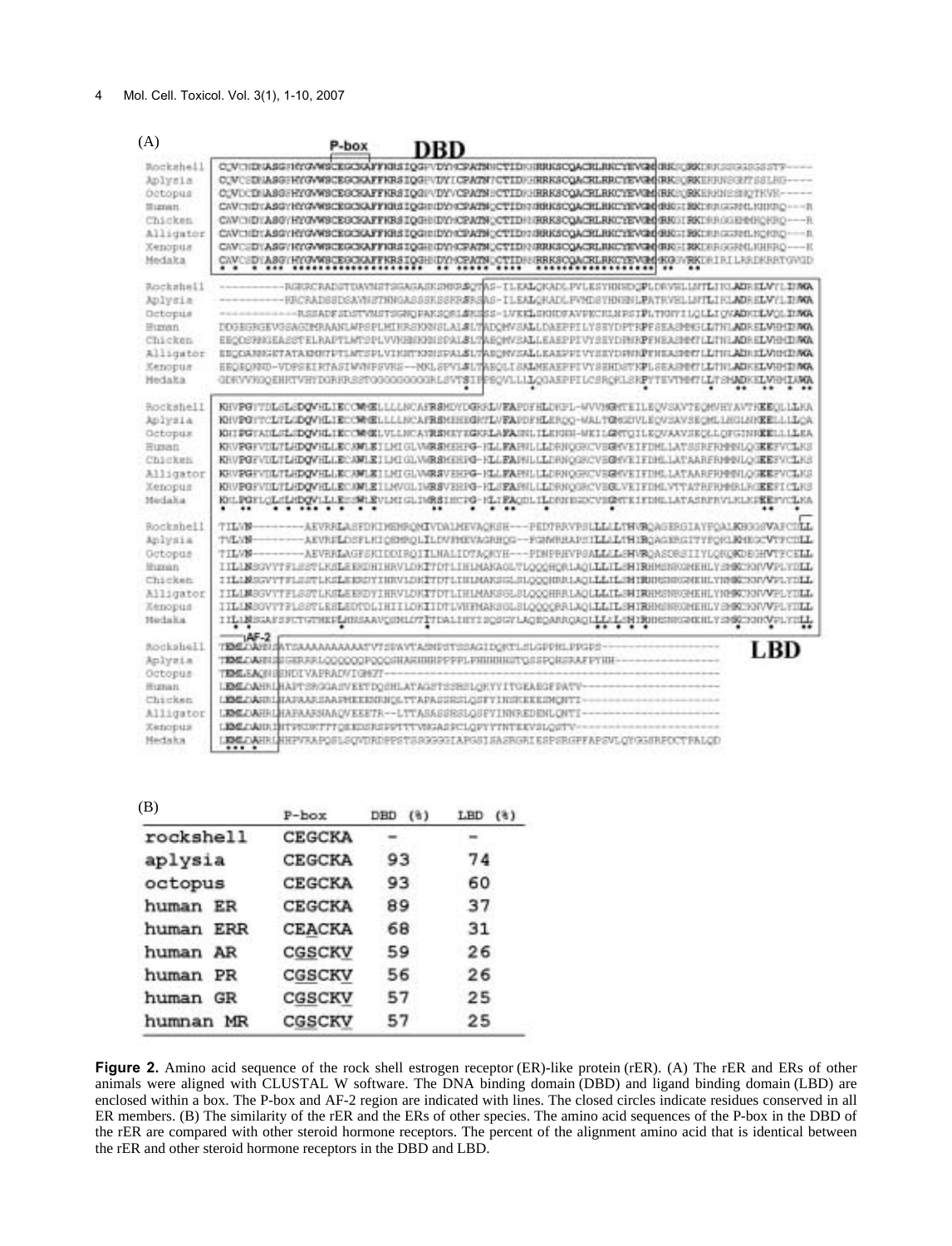

**Figure 3.** Transcriptional activities of the rock shell ER-like protein (rER). For A and B, the rER or freshwater turtle ER (tER) were expressed in CHO-K1 cells as fusion proteins with a GAL4-DBD. The fold activation indicates luciferase activity relative to the vector control containing GAL4-DBD. Mean $\pm$ SE of 3 replicates is shown. (A) The rER is constitutively active and does not respond to increasing concentrations of E2. Cells were treated with vehicle (DMSO) or with E2. (B) The rER does not respond to steroid hormones. Cells were treated with 10 nM of various hormones or with vehicle (DMSO). E, estradiol-17β; P, progesterone; T, testosterone; C, cortisosterone; EE, ethinylestradiol; Tr, Trenbolone. (C) AF-2 mutation of the rER abolished the transcriptional activity. Wild-type and mutated in AF-2 region of rER and tER were expressed in CHO-K1 cells. Cells were treated with 10 nM E2 or with vehicle only (DMSO). Each bar represents the mean of triplicate determinations, and vertical bars indicate the mean±S.E. (D) Interaction of rER with estrogen response elements (EREs). The rER and tER were expressed in CHO-K1 cells as a fusion protein with the herpes simplex virus VP16 activation domain, along with 4xERE-driven luciferase reporter. Three types construct were used for assay: ER-D containing DBD, hinge and LBD; ER-H containing hinge and LBD, ER-Dmt containing DBD, hinge and AF-2 mutated LBD. Fold activation indicates luciferase activity relative to the vector-only control.

cells with a pG5-luc reporter construct, using charcoal-stripped serum to eliminate the potential for spurious ligand activation. As expected, there was no activation above background by the ERα from the freshwater turtle (*Pseudemys nelsoni*) in the absence of ligands. Increasing the concentration of E2 (1 pM-100 nM) revealed a concentration-dependent reporter

activation. In contrast, the rock shell ER-like protein was constitutively active. It activated transcription 60 -fold above background when no ligand was added. Addition of E2 had no further effect on reporter activity (Figure 3A). We also treated cells with various steroids (each at 10 nM). The turtle  $ER\alpha$  showed the expected activation by estrogens, E2, and ethinyles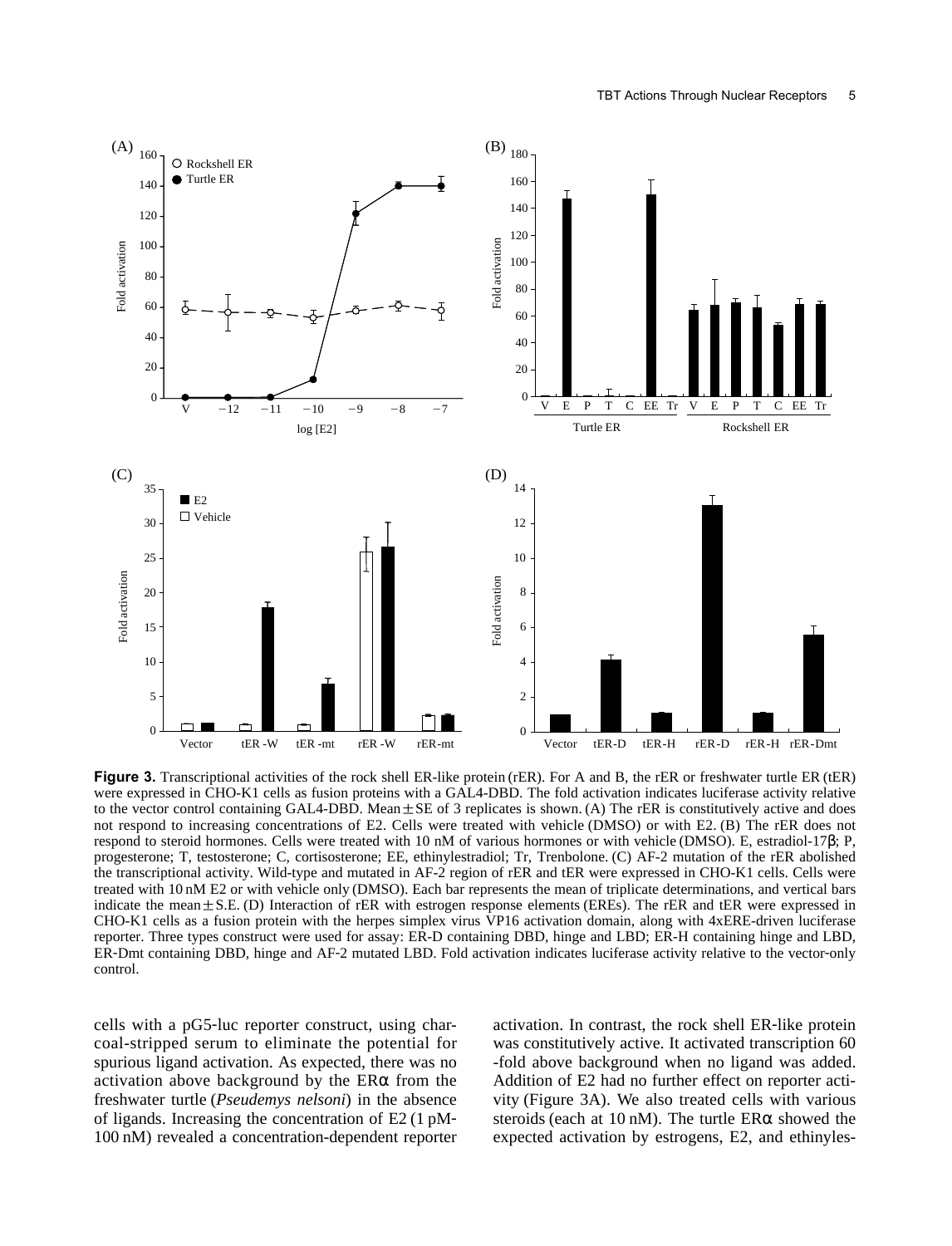tradiol (EE2). In contrast, reporter activity in response to the rock shell ER-like protein was not changed by the estrogens (E2 and EE2), progesterone, androgens (testosterone and trenbolone), or corticosteroid (corticosterone) (Figure 3B). The rock shell ER-like protein's constitutive activity is not an artifact of saturating assay conditions because increasing the quantity of the rock shell ER-like protein expression plasmid led to an increase in levels of reporter expression when all other assay conditions were held constant (data not shown). Furthermore, we found that the full-length rock shell ER-like protein also constitutively activat-ed an ERE-driven luciferase reporter and did not respond to E2 treatment (data not shown).

Next, we examined the necessity of activation function-2 (AF-2) domain for the transactivation of rock shell ER-like protein (Figure 3, C, D). ER contains two distinct activation regions, AF-1 and AF-241-43. AF-1 is located in the N-terminal A/B domain and exerts ligand-independent transcriptional activity in re-sponse to phosphorylation<sup>44-46</sup>. AF-2 is located in the C-terminal ligand-binding domain and mediates ligand-dependent transcriptional activity<sup>47</sup>. AF-1 and AF-2 activate transcription independently or synergistically and act in a promoter-specific and cellspecific manner<sup>48</sup>. To date, two classes of nuclear receptor coactivator complexes have been identified that directly interact with AF-2 in a ligand-dependent manner. The first contains CBP/p300, the p160 nuclear receptor coactivator family (SRC-1/TIF2/AIB1), an RNA coactivator (SRA), and probably other unknown components $49,50$ . This complex facilitates decondensation of the chromatin via the histone acetyltransferase activity of several of its components<sup>51,52</sup>. The second coactivator complex includes proteins of the SMCC/TRAP/DRIP/ARC/Mediator class, and allows the physical link between ER and the general transcription apparatus, facilitating the activation of polymerase  $II^{53}$ . Cell-type specific activity of both AFs was suggested by results from a specific expression of distinct coactivators<sup>54</sup>. However, the majority of the coactivators are widely expressed at similar levels in most cells<sup>53,54</sup>. Several of the coactivators primarily identified as AF-2 specific have now been shown to also interact with the N-terminal region of ER and to mediate AF-1 activity<sup>48,55</sup>. Therefore, despite considerable advances in understanding the mechanisms allowing the receptor to modulate the transcription of a target gene, no clear scheme is emerging with regard to the differential sensitivity of cell types to AF-1 and AF-2.

Overall, it is difficult to draw firm conclusions regarding the mechanism of organotin action in gastropods, due to deficiencies in our understanding of their endocrinology and developmental biology. An important first step will be the elucidation of the key steroid hormones involved in sex determination, information regarding the enzymology of steroid hormone synthesis and identification of the steroid hormone receptors and their mode of action.

#### **Adipogenesis Stimulation by Organotins in Vertebrates**

Recent work has shown that aromatase mRNA levels can be down-regulated in human ovarian granulosa cells by treatment with organotins or ligands for the nuclear hormone receptors, RXR or peroxisome proliferator activated receptor gamma (PPARγ)<sup>56-58</sup>. Furthermore, as mentioned above, the gastropod *T. clavigara* RXR homolog is responsive to 9-*cis* RA and TBT, and 9-*cis* RA can also induce imposex, suggesting a conserved transcriptional mechanism for TBT action across phyla<sup>35</sup>. RXR and PPARγ are ligand-modulated transcription factors that belong to the nuclear hormone receptor superfamily. This is a group of ~150 members (there are 48 human genes) that includes the ER, AR, GR, thyroid hormone receptor (TR), vitamin D receptor (VDR), retinoic acid receptors (RARs and RXRs), PPARs and numerous orphan receptors. We found the similar effects of TBT and RXR/PPARγ ligands on mammalian aromatase mRNA expression intriguing. This led us to hypothesize that TBT could be acting as a nuclear receptor ligand to exert some of its biological effects as a transcriptional regulation of gene expression.

Our results demonstrated that TBT induces adipogenesis, *in vitro* and *in vivo*, through its ability to act as a novel, high-affinity ligand for  $RXR\alpha$  and  $PPAR\gamma^{59}$ . Analysis of structure-activity profiles revealed distinct structural preferences for organotins in their ability to activate both receptors. This analysis also showed that organotins of relatively diverse 3-D structures (e.g., TBT and TPT) efficaciously activate these receptors. The ability of the same compounds to bind to, and activate both RXR and PPARγ is surprising, and not easy to reconcile with the classical models of ligand binding for these receptors. It is possible that organotins will interact somewhat differently than previously described RXR/PPARγ ligands. However, the strong binding affinity of organotins for the receptors, coupled with the ability of organotins to displace high-affinity RXR and PPAR ligands suggest that organotins are potent and efficacious ligands for both RXRs and PPARγ. We also note that TBT activates both receptors at nanomolar concentrations, whereas other mechanisms of toxicity, e.g., direct inhibition of aromatase activity, typically occur at micromolar levels. This also supports the model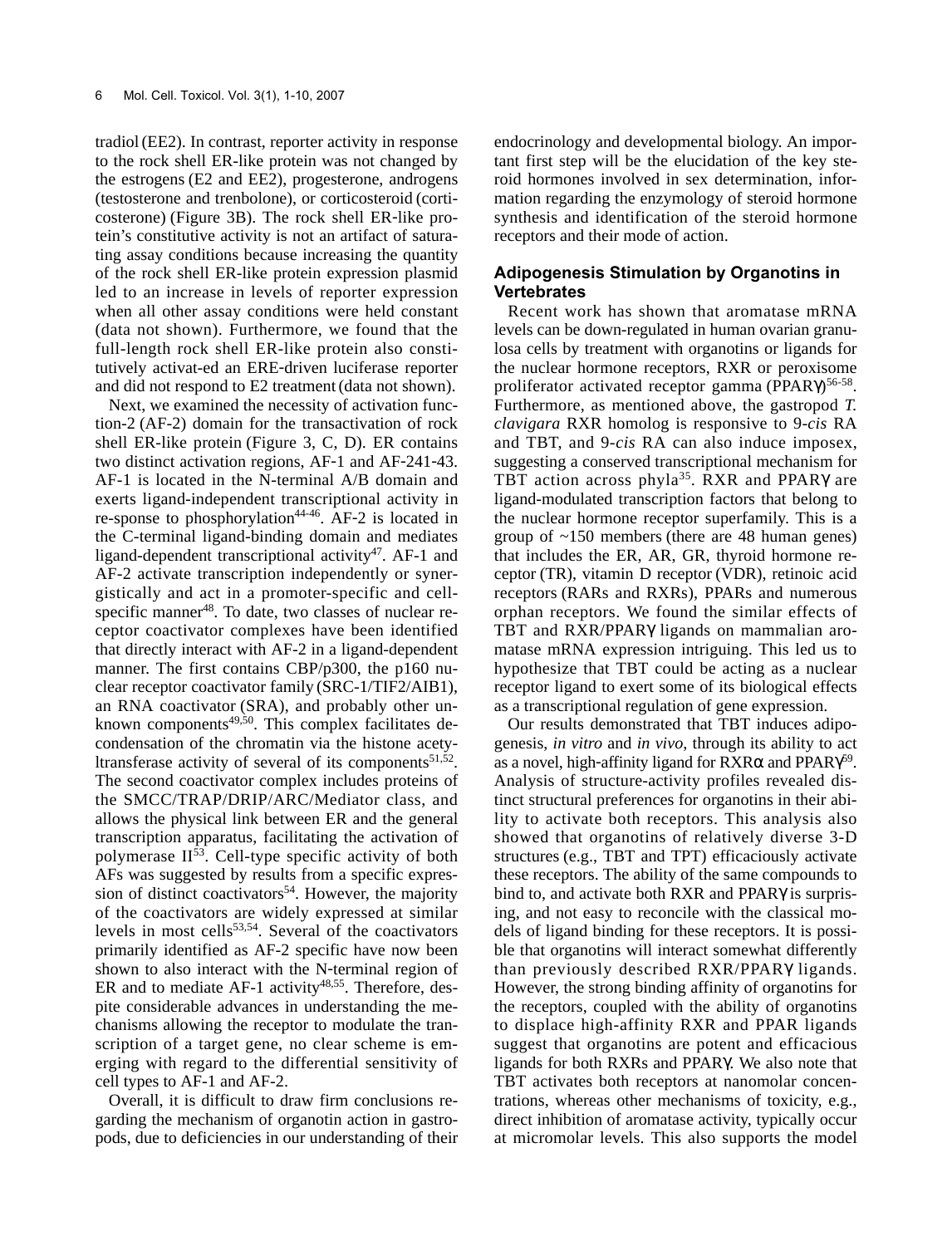that organotins may be more likely to affect transcription than other cellular processes at environmentallyrelevant concentrations.

Another interesting point is the ability of TBT to act as a dual ligand for permissive heterodimers such as RXRα : PPARγ. These heterodimers can be activated by specific ligands for either receptor individually. Additive or synergistic effects have been observed for permissive heterodimers when ligand for both partners is added together. This raises the possibility that TBT might itself elicit additive or synergistic effects on receptor activation, perhaps even in conjunction with natural ligands. The ability of organotins to activate permissive RXR heterodimeric partners suggests that organotins may have even wider effects on nuclear receptor signaling and endocrine disruption, e.g. LXR and NURR1, suggests that organotins may act more widely to disrupt multiple nuclear receptor mediated hormonal signaling pathways.

The effects of organotin activation of the RXR : PPARγ signaling pathway are predictable and reflect known aspects of RXR/PPARγ biology. The RXR : PPARγ heterodimer plays a central role in regulating adipocyte differentiation and lipid storage and is a key regulator of whole body lipid metabolism. Activation of PPARγ promotes the expression of genes that increase fatty acid storage and inhibits expression of genes that induce lipolysis in white adipose tissue<sup>60</sup>. PPARY ligands such as the anti-diabetic thiazolidinediones increase insulin sensitivity through these effects on the adipocyte, sensitizing muscle and liver to insulin and thereby reversing insulin resistance in the whole body $61$ . An important and undesirable consequence of this increase in whole body insulin sensitivity is that fat mass is increased through the promotion of triglyceride storage in adipocytes coupled with depot-specific remodeling and increase in adipocyte numbers increase following thiazolidinedione treatment<sup>62-64</sup>. Therefore, PPARγ agonists comprise a class of pharmaceutical therapies for type 2 diabetes that can also promote obesity by increasing fat storage. The ability of thiazolidinediones to increase adipocyte number and fat mass suggests that TBT exposure, which activates the same receptors, could affect obesity at any time in life. It is currently an open question whether the increased adiposity resulting from organotin exposure is due to an increase in adipocyte precursor cell number, enhanced adipocyte differentiation from the same number of precursors, an increase in adipocyte size without an increase in number or some combination of these.

The conventional wisdom suggests that high calorie modern diets, coupled with reduced physical activity are the major, or only cause of the dramatic rise in

obesity rates worldwide<sup>65</sup>. Although the role played by genetic components is not completely clear, there is little doubt that genetic variation affects individual weight gain. However, it is difficult to imagine a scenario where genetic variation could underlie the rapid worldwide increase in obesity. It is more reasonable to suggest that interaction with the modern environment exposes underlying genetic differences that affect obesity. The Barker hypothesis postulates that *in utero* fetal nutritional status is a potential risk factor for metabolic syndrome diseases<sup>66-70</sup>. Developmental programming of a thrifty phenotype limits the range of subsequent responses to environmental factors such as diet and  $exercise<sup>71</sup>$ . Experiments in animal models support this hypothesis<sup>72</sup>. Plausible mechanisms include imprinting of obesity sensitive hormonal pathways or changes in cell type and number e.g. adipocytes, established during development.

An alternative model suggests that the environment plays another role in obesity. The increase in obesity rates parallels the rapid growth in the use of industrial chemicals over the past 40 years. Therefore, it is plausible to associate exposure to environmental chemicals in utero, or throughout ones lifetime with the obesity epidemic. We developed an "obesogen" model that predicts the existence of xenobiotic chemicals that inappropriately regulate lipid metabolism and adipogenesis to promote obesity. Several recent studies provide "proof-of-principle" for the obesogen hypothesis. In addition to organotin exposure, treatment with environmental estrogens such as bisphenol A and nonylphenol can promote adipocyte differentiation or proliferation in murine cell lines $73,74$ . Furthermore, epidemiological studies link maternal smoking during pregnancy to an elevated risk of childhood obesity<sup>75-79</sup>.

### **Discussion**

Organotins such as TBT and TPT act as RXR activators, resulting in the development of imposex in the rock shell. They also act as chemical stressors or "obesogens" that activate RXR : PPARγ signaling to promote long term changes in adipocyte number and/or lipid homeostasis following developmental or chronic lifetime exposure in vertebrates.

#### **Acknowledgements**

Partly supported by grants from the Ministry of Education, Culture, Sports, Science and Technology of Japan; the Ministry of the Environment of Japan;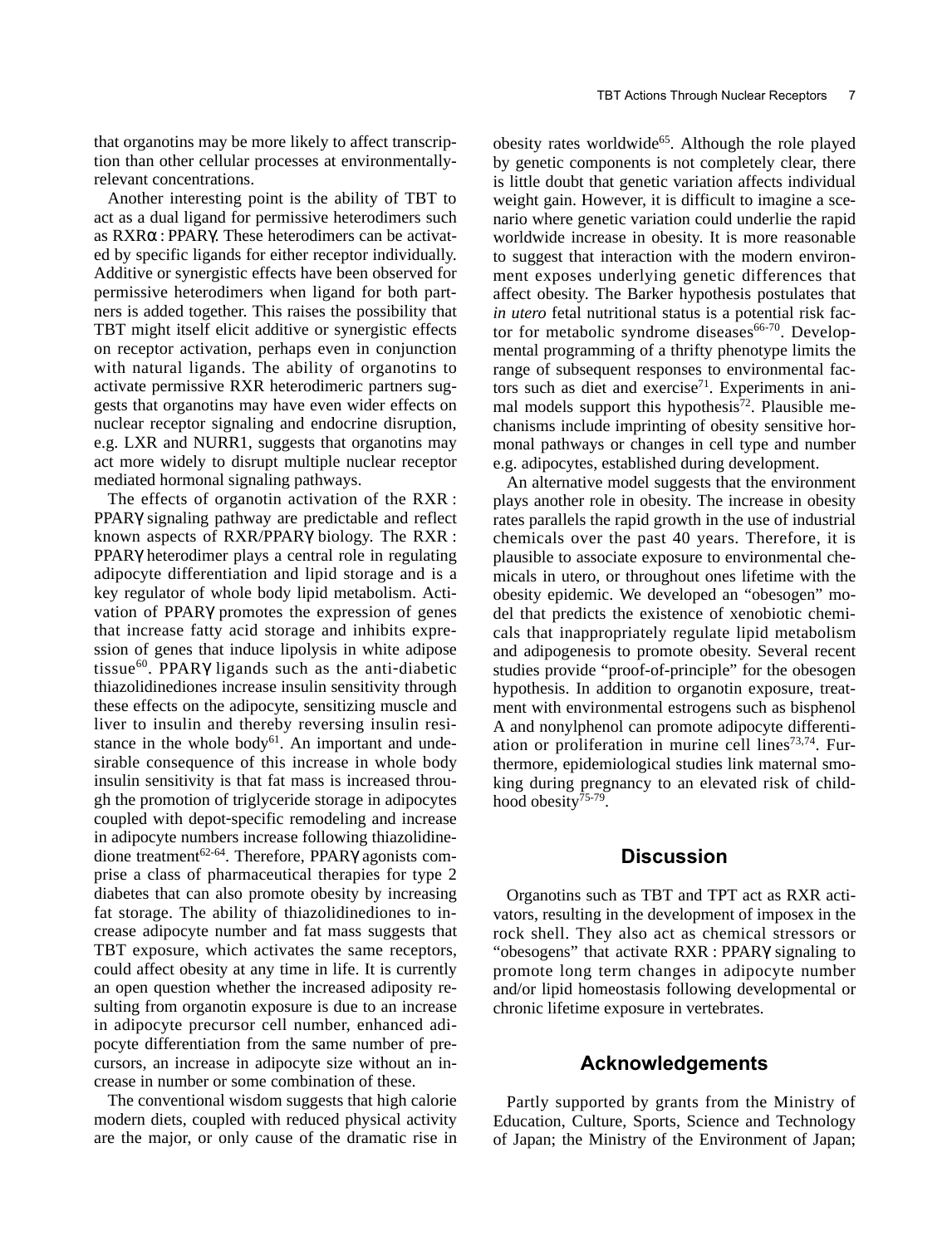the Ministry of Health Labour and Welfare of Japan, and grants from the U.S. Environmental Protection Agency (STAR R830686) and National Institutes of Health(GM-60572) (to B.B.).

## **References**

- 1. Appel, K. E. Organotin compounds: toxicokinetics aspects. *Drug Metab. Rev.* **36**:763-786 (2004).
- 2. Golub, M. & Doherty, J. Triphenyltin as a potential human endocrine disruptor. *J. Toxicol. Environ. Health B. Crit. Rev.* **7**:282-295 (2004).
- 3. Blaber, S. J. M. The occurrence of a penis-like outgrowth behind the right tentacle in spent females of *Nucella lapillus. Proc. Malacolog. Soc. London* **39**: 231-233 (1970).
- 4. Gibbs, P. & Bryan, G. Reproductive failure in populations of the dog-whelk, Nucella lapillus, caused by imposex induced by tributyltin from antifoulding paints. *J. Marine Biol. Assoc. UK* **66**:767-777 (1986).
- 5. Horiguchi, T. *et al*. Impact of tributyltin and triphenyltin on ivory schell (*Babylonia japonica*) populations. *Environ. Health Perspect.* **114**:Suppl. 1, 13-19 (2006).
- 6. Shimazaki, Y. *et al*. Tributyltin causes masculization in fish. *Environ. Toxicol. Chem.* **22**:141-144 (2003).
- 7. McAllister, B. G. & Kime, D. E. Early life exposure to environmental levels of the aromatase inhibitor tributyltin causes masculinization and irreversible sperm damage in zebrafish(*Danio rerio*). *Aquat. Toxicol.* **65**:309-316 (2003).
- 8. Omura, M. *et al*. Two-generation reproductive toxicity study of tributyltin chloride in male rats. *Toxicol. Sci.* **64**:224-232 (2001).
- 9. Ogata, R. *et al*. Two-generation reproductive toxicity study of tributyltin chloride in female rats. *J. Toxicol. Environ. Health A* **63**:127-144 (2001).
- 10. Boyer, I. J. Toxicity of dibutyltin, tributyltin and other organotin compounds to humans and to experimental animals. *Toxicology* **55**:253-298 (1989).
- 11. Heidrich, D. D. *et al*. Inhibition of human cytochrome P450 aromatase activity by butyltins. *Steroids* **66**: 763-769 (2001).
- 12. Cooke, G. M. Effect of organotins on human aromatase activity *in vitro*. *Toxicol. Lett.* **126**:121-130 (2002).
- 13. Powers, M. F. & Beavis A. D. Triorganotins inhibit the mitochondrial inner membrane anion channel. *J. Biol. Chem.* **266**:17250-17256 (1991).
- 14. Gennari, A. *et al*. Organotins induce apoptosis by disturbance of  $[Ca^{2+}]$  and mitochondrial activity, causing oxidative stress and activation of caspases in rat thymocytes. *Toxicol. Appl. Pharmacol.* **169**:185- 190 (2000).
- 15. Philbert, M. A. *et al*. Mechanisms of injury in the central nervous system. *Toxicol. Pathol.* **28**:43-53 (2000).
- 16. Horiguchi, T. *et al*. Imposex in sea snails, caused by organotin (tributyltin and triphenyltin) pollution in Japan: a survey. *Appl. Organomet. Chem.* **11**:451-455 (1997).
- 17. Horiguchi, T. Masculinization of female gastropod mollusks induced by organotin compounds, focusing on mechanism of actions of tributyltin and triphenyltin for development of imposex. *Environ. Sci.* **13**:77- 87 (2006).
- 18. Bryan, G. W. *et al*. The decline of the gastropod *Nucella lapillus* around south-west England: evidence for the effect of tributyltin from antifouling paints. *J. Mar. Biol. Assoc. UK* **66**:611-640 (1986).
- 19. Bryan, G. W. *et al*. The effects of tributyltin (TBT) accumulation on adult dogwhelks, *Nucella lapillus*: long-term field and laboratory experiments. *J. Mar. Biol. Assoc. UK* **67**:525-544 (1987).
- 20. Bryan, G. W. *et al*. A comparison of the effectiveness of tri-n-butyltin chloride and five other organotin compounds in promoting the development of imposex in the dog-whelk, *Nucella lapillus. J. Mar. Biol. Assoc. UK* **68**:733-744 (1988).
- 21. Gibbs, P. E. *et al*. The use of the dog-whelk, Nucella lapillus, as an indicator of tributyltin (TBT) contamination. *J. Mar. Biol. Assoc. UK*. **67**:507-523 (1987).
- 22. Gibbs, P. E. *et al*. Sex change in the female dogwhelk, *Nucella lapillus*, induced by tributyltin from antifouling paints. *J. Mar. Biol. Assoc. UK*. **68**:715- 731 (1988).
- 23. Horiguchi, T. *et al*. Imposex and organotin compounds in Thais clavigera and T. bonni in Japan. *J. Mar. Biol. Assoc. UK* **74**:651-669 (1994).
- 24. Horiguchi, T. *et al*. Effects of tripheyltin chloride and five other organotin compounds on the development of imposex in the rock shell, *Thais clavigera. Environ. Pollut.* **95**:85-91 (1997).
- 25. Oehlmann, J. *et al*. Tributyltin (TBT) effects on *Ocinebrina aciculate* (Gastropoda: Muricidae): imposex development, sterilization, sex change, and population decline. *Sci. Total Environ.* **188**:205-223 (1996).
- 26. Schulte-Oehlmann, U. *et al*. Imposex and reproductive failure in *Hydrobia ulvae* (Gastropoda: Prosobrahchia). *Mar. Biol.* **128**:257-266 (1997).
- 27. Matthiessen, P. & Gibbs, P. E. Critical appraisal of the evidence for tributyltin-mediated endocrine disruption in mollusks. *Environ. Toxicol. Chem.* **17**:37- 43 (1998).
- 28. Bettin, C. *et al*. TBT-induced imposex in marine neogastropods is mediated by an increasing androgen level. *Helgol. Meeresunters.* **50**:299-317 (1996).
- 29. Santos, M. M. *et al*. New insights into the mechanism of imposex induction in the dogwelk *Nucella lapillus. Comp. Biochem. Physiol. C* **141**:101-109 (2005).
- 30. Spooner, N. *et al*. The effect of tributyltin upon steroid titres in the female dogwhelk, *Nucella lapillus*, and the development of imposex. *Mar. Environ. Res.* **32**:37-49 (1991).
- 31. Ronis, M. J. J. & Mason, A. Z. The metabolism of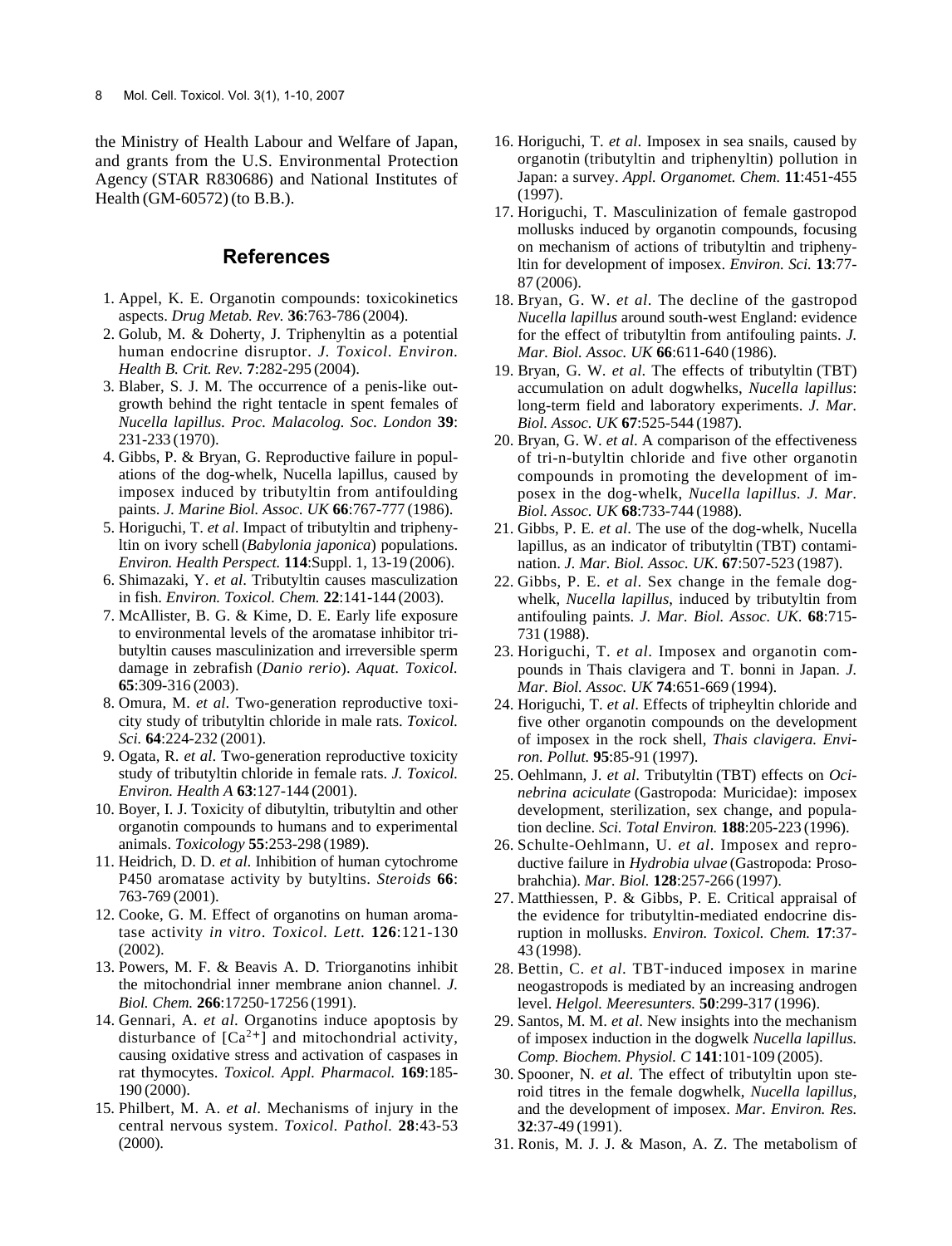testosterone by the periwinkle (*Lottorina littorea*) *in vitro* and *in vivo*: effects of tributyltin. *Mar. Environ. Res.* **42**:161-166 (1996).

- 32. Féral, C. & Le Gall, S. The influence of a pollutant factor (TBT) on the neurosecretory mechanism responsible for the occurrence of a penis in the females of Ocenebra erinacea. In. Lever, J. & Boer, H. H. (eds.) Molluscan Neuro-Endocrinology. North Holland Publishing, Amsterdam, pp. 173-175 (1983).
- 33. Oberdörster, E. & McClellan-Green, P. The neuropeptide APGWamide induces imposex in the mud snail Ilyanassa obsoleta. *Peotides* **21**:1323-1330 (2000).
- 34. Oberdörster, E. & McClellan-Green, P. Mechamism of imposex induction in mud snail, *Ilyanassa obsolete*: TBT as a neurotoxin and aromatase inhibitor. *Mar. Environ. Res.* **54**:715-718 (2002).
- 35. Nishikawa, J. *et al*. Involvement of the retinoid X receptor in the development of imposex caused by organotins in gastropods. *Environ. Sci. Technol.* **38**: 6271-6276 (2004).
- 36. Chang, X. *et al*. Two types of aromatase with different encoding genes, tissue distribution and developmental expression in *Nile tilapia* (*Oreochromis niloticus*). *Gen. Comp. Endocrinol.* **141**:101-115 (2005).
- 37. Kajiwara, M. *et al*. Tissue preferential expression of estrogen receptor gene in the marine snail, *Thais clavigera. Gen. Comp. Endocrinol.* **148**:315-326 (2006).
- 38. Krust, A. *et al*. The chicken oestrogen receptor sequence: homology with v-*erb*-A and the human oestrogen and glucocorticoid receptor. *EMBO J.* **5**:891-897 (1986).
- 39. Umesono, K. & Evans, R. M. Determinants of target gene specificity for steroid/thyroid hormone receptors. *Cell* **57**:1139-1146 (1989).
- 40. Mader, S. *et al*. Three amino acids of the oestrogen receptor are essential to its ability to distinguish an oestrogen from a glucocorticoid-responsive element. *Nature* **338**:271-274 (1989).
- 41. Danielian, P. S. *et al*. Identification of a conserved region required for hormone dependent transcriptional activation by steroid hormone receptors. *EMBO J.* **11**:1025-1033 (1992).
- 42. Fujita, T. *et al*. Full activation of estrogen receptor activation function-1 induces proliferation of breast cancer cells. *J. Biol. Chem.* **278**:26704-26714 (2003).
- 43. Green, S. & Chambon, P. Nuclear receptors enhance our understanding of transcription regulation. *Trends Genet.* **4**:309-314 (1988).
- 44. Atanaskova, N. *et al*. MAP kinase/estrogen receptor cross-talk enhances estrogen-mediated signaling and tumor growth but does not confer tamoxifen resistance. *Oncogene* **21**:4000-4008 (2002).
- 45. Kumar, V. *et al*. Functional domains of the human estrogen receptor. *Cell* **51**:941-951 (1987).
- 46. Metzger, D. *et al*. Characterization of the amino-terminal transcriptional activation function of the human estrogen receptor in animal and yeast cells. *J. Biol.*

*Chem.* **270**:9535-9542 (1995).

- 47. Lopez, G. N. *et al*. Titration by estrogen receptor activation function-2 of targets that are downstream from coactivators. *Mol. Endocrinol.* **13**:897-909 (1999).
- 48. Kobayashi, Y. *et al*. p300 mediates functional synergism between AF-1 and AF-2 of estrogen receptor alpha and beta by interacting directly with the N-terminal A/B domains. *J. Biol. Chem.* **275**:15645-15651 (2000).
- 49. McKenna, N. J. & O'Malley, B. W. Combinatorial control of gene expression by nuclear receptors and coregulators. *Cell* **108**:465-474 (2002).
- 50. Hermanson, O. *et al*. Nuclear receptor coregulators: multiple modes of modification. *Trends Endocrinol. Metab.* **13**:55-60 (2002).
- 51. Bannister, A. J. & Kouzarides, T. The CBP co-activator is a histone acetyltransferase. *Nature* **384**:641-643 (1996).
- 52. Spencer, T. E. *et al*. Steroid receptor coactivatoe-1 is a histone acetyltransferase. *Nature* **389**:194-198 (1997).
- 53. McDonnell, D. P. & Norris, J. D. Connections and regulation of the human estrogen receptor. *Science* **296**:1642-1644 (2002).
- 54. Smith, C. L. & O'Malley, B. W. Coregulator function: a key to understanding tissue specificity of selective receptor modulators. *Endocr. Rev.* **25**:45-71 (2004).
- 55. Benecke, A. *et al*. Synergy between estrogen receptor alpha activation functions AF1 and AF2 mediated by transcription intermediary factor TIF2. *EMBO Rep.* **1**: 151-157 (2000).
- 56. Mu, Y. M. *et al*. Insulin sensitizer, troglitazone, directly inhibits aromatase activity in human ovarian granulose cells. *Biochem. Biophys. Res. Commun.* **271**:710-713 (2000).
- 57. Mu, Y. M. *et al*. Combined treatment with specific ligands for PPARγ : RXR nuclear receptor system markedly inhibits the expression of cytochrome P450arom in human granulose cancer cells. *Mol. Cell. Endocrinol.* **181**:239-248 (2001).
- 58. Saitoh, M. *et al*. Tributyltin or triphenyltin inhibits aromatase activity in the human granulosa-like tumor cell line KGN. *Biochem. Biophys. Res. Commun.* **289**: 198-204 (2001).
- 59. Grün, F. *et al*. Endocrine disrupting organotin compounds are potent inducers of adipogenesis in vertebrates. *Mol. Endocrinol.* **20**:2141-2155 (2006).
- 60. Auwerx, J. PPARγ, the ultimate thrifty gene. *Diabetologia* **42**:1033-1049 (1999).
- 61. Ferre, P. The biology of peroxisome proliferatorsactivated receptors: relationship with lipid metabolism and insulin sensitivity. *Diabetes* **53**(Suppl. 1): S43-S50 (2004).
- 62. Day, C. Thiazolidinediones: a new classof antidiabetic drugs. *Diabet. Med.* **16**:179-192 (1999).
- 63. Hallakou, S. *et al*. Pioglitazone induces *in vivo* adipocyte differentiation in the obese Zucker fa/fa rat. *Diabetes* **46**:1393-1399 (1997).
- 64. de Souza, C. J. *et al*. Effects of pioglitazone on adi-